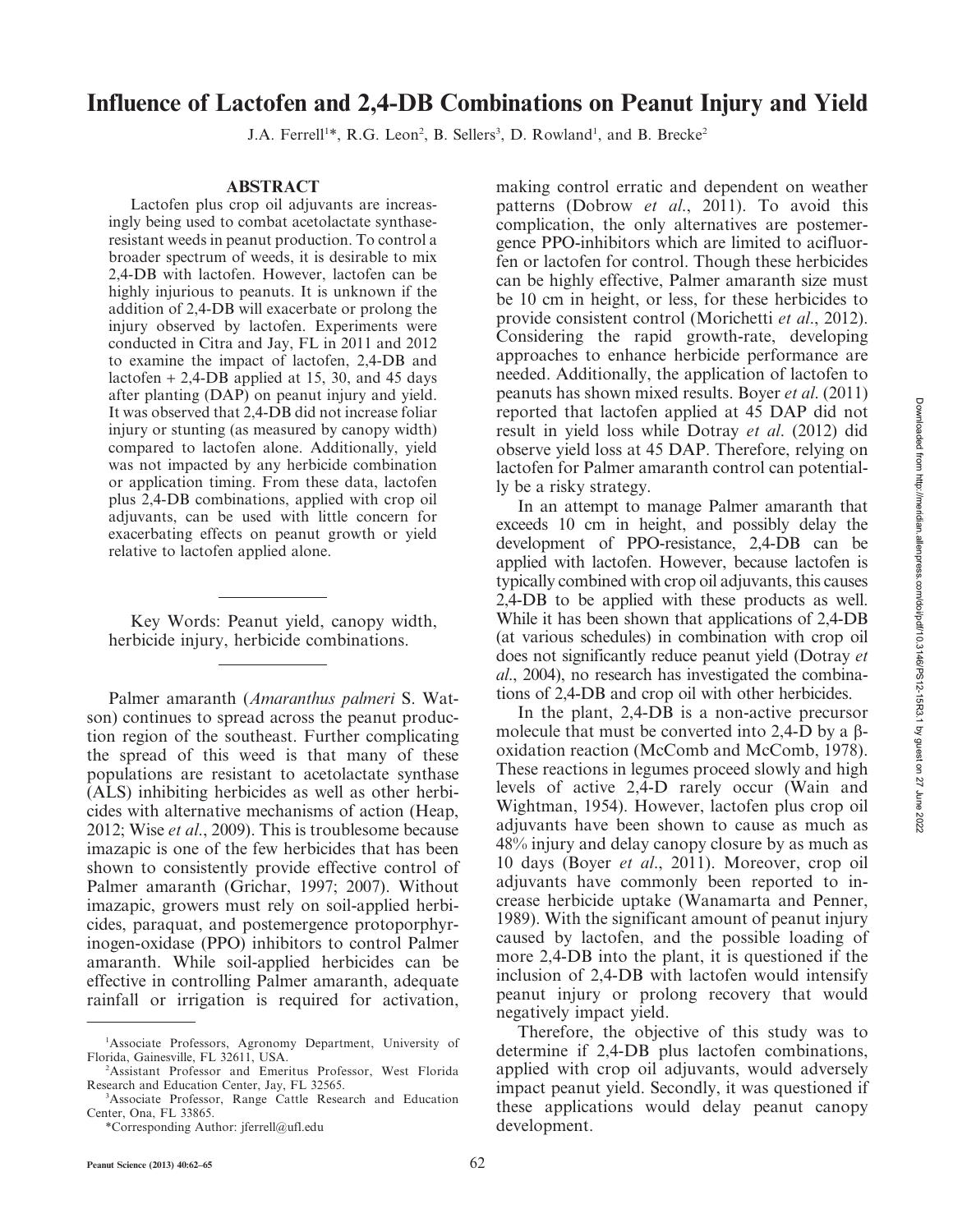|                      |             |                  | Injury <sup>a</sup> |              |                |                  |                           |              |                    |   |
|----------------------|-------------|------------------|---------------------|--------------|----------------|------------------|---------------------------|--------------|--------------------|---|
|                      | Rate        | Timing           | 7 DAT               |              |                | 14 DAT           | Canopy width <sup>b</sup> |              | Yield <sup>c</sup> |   |
| Herbicide            | g/ha        | DAP <sup>d</sup> | $\frac{0}{0}$       |              |                | % of non-treated |                           |              |                    |   |
| Lactofen             | 220         | 15               | 29                  | ab           | $\overline{2}$ | b                | 81                        | d            | 99                 | a |
| $2,4-DB$             | 270         | 15               | 6                   | $\mathbf{c}$ | $\overline{2}$ | b                | 97                        | ab           | 105                | a |
| Lactofen plus 2,4-DB | $220 + 270$ | 15               | 36                  | a            | $\overline{2}$ | b                | 84                        | cd           | 105                | a |
| Lactofen             | 220         | 30               | 22                  | b            |                | a                | 87                        | $\mathbf{c}$ | 103                | a |
| $2,4-DB$             | 270         | 30               |                     | $\mathbf{c}$ | 0              | b                | 100                       | a.           | 97                 | a |
| Lactofen plus 2,4-DB | $220 + 270$ | 30               | 23                  | b            | 8              | a                | 87                        | $\mathbf{c}$ | 105                | a |
| Lactofen             | 220         | 45               | 28                  | b            | 7              | a                | 99                        | ab           | 99                 | a |
| $2,4-DB$             | 270         | 45               |                     | $\mathbf{c}$ | 3              | b                | 98                        | ab           | 100                | a |
| Lactofen plus 2,4-DB | $220 + 270$ | 45               | 28                  | $\mathbf b$  | 9              | a                | 94                        | $\mathbf b$  | 99                 | a |

Table 1. Peanut response to lactofen and 2,4-DB applied with crop oil concentrate at 15, 30, or 45 days after planting in Citra, FL.

a Values are the mean of 8 replications. Means within a column followed by different letters are significantly different at the  $p \leq 0.05$  level.

b Canopy width was measured 7 days after the respective herbicide application.

c Peanut yield in the non-treated was 4200 and 4600 kg/ha in 2011 and 2012, respectively.

d DAP – Days after planting.

## Materials and Methods

Experiments were conducted at the Plant Science Research and Education Unit in Citra, FL, as well as the West Florida Research and Education Center in Jay, FL. The soil type at Citra was an Arredondo fine sand (loamy, siliceous, semiactive, hyperthermic grossarenic paleudult) with 0.5% organic matter while the Jay location was an Orangeberg sandy loam (fine-loamy, kaolinitic, thermic typic kandiudults) with 1.5% organic matter. The cultivar Georgia-O6G (Branch, 2007) was planted between April 27 and May 17 at both locations in 2011 and 2012, respectively. These dates are all within the recommended planting window for their respective regions. The entire field was treated with pendimethalin (380 g/ha) and diclosulam (25 g/ha) prior to planting and hand-weeding was used when necessary to maintain the experiment weed-free. All fertility and pest management was provided in accordance to local management practices.

All experimental herbicide treatments were applied using a  $CO_2$ -pressurized sprayer calibrated to deliver 187 L/ha. These included lactofen (200 g/ha), 2,4-dichlorophenoxy butric acid (2,4-DB) (275 g/ha) and lactofen  $(200 \text{ g/ha}) + 2,4-\text{DB}$   $(275 \text{ g/ha})$ . All applications included a crop oil adjuvant at 1% v/v (Agridex; Helena Chemical Company. 225 Schilling Blvd., Suite 300. Collierville, TN 38017). These herbicide treatments were applied 15, 30, or 45 days after planting (DAP).

Visual estimates of percent peanut foliar burn were recorded 7, 14, and 21 days after treatment (DAT) using a scale of 0 to 100% where  $0 = no$ herbicide activity and  $100 =$  peanut death. Additionally, peanut canopy width was measured at 7 DAT at 5 random locations in each plot and averaged. Optimal crop maturity was determined by the hull scrape method (Williams and Drexler, 1981) and plots were harvested by inverting the center two rows of each plot using a conventional digger-shaker-inverter. Peanut was allowed to field dry for approximately 3 days and commercial harvesting equipment was used. Peanuts were dried to 9% moisture and yield was determined and adjusted to a kg/ha basis. Yield and peanut injury data were collected at the Citra location while only yield was collected at the Jay location. For ease of interpretation, canopy width and yield data where converted to percentage of the non-treated control.

The experimental design was a randomized complete block with a factorial arrangement of treatments with herbicide and timing as the two factors. Data were analyzed using ANOVA to detect the presence of main effects and interactions. Means were separated using Fisher's Protected LSD ( $P=0.05$ ).

#### Results and Discussion

The main effect of year, and all by year interactions, were not significant at either location. Therefore, data were combined across years. However, the herbicide by timing interaction was significant and all data are shown in Table 1.

Peanut foliar injury ranged between 6 and 36% at 7 DAT (Table 1). As expected, lactofen and lactofen plus 2,4-DB combinations were most injurious ranging from 22 to 36% while injury from 2,4-DB alone was 6 to  $7\%$ . By 14 DAT, peanut recovered no treatment caused more than 9% injury. By 21 DAT, there was no observable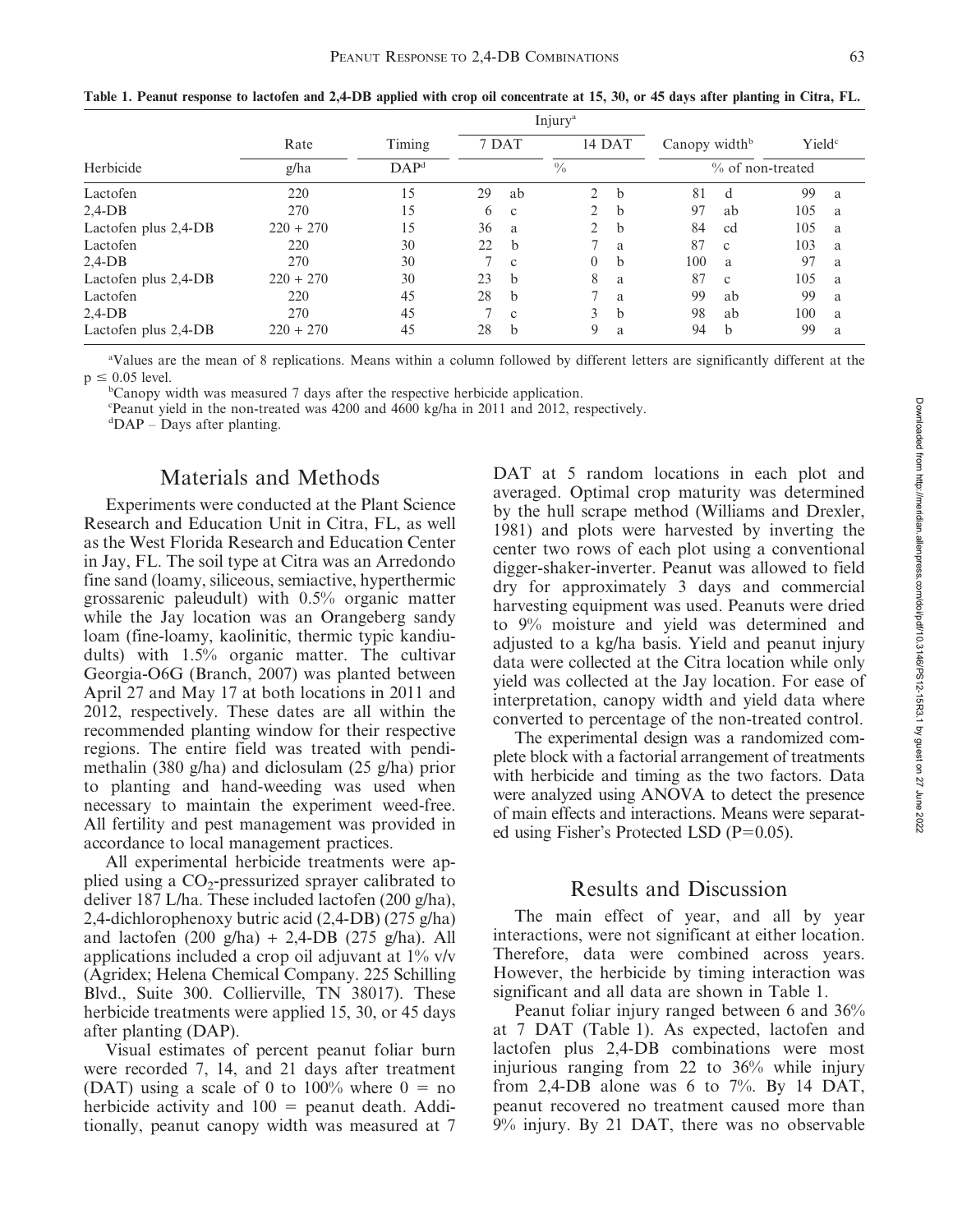Table 2. Peanut yield response to lactofen and 2,4-DB applied with crop oil concentrate at 15, 30, or 45 days after planting in Jay, FL.

|                      | Rate      | Timing           | Yield <sup>a</sup><br>% of non-treated |  |  |  |
|----------------------|-----------|------------------|----------------------------------------|--|--|--|
| Herbicide            | g/ha      | DAP <sup>b</sup> |                                        |  |  |  |
| Lactofen             | 220       | 15               | 101<br>a                               |  |  |  |
| $2,4-DB$             | 270       | 15               | 95<br>a                                |  |  |  |
| Lactofen plus 2,4-DB | $220+270$ | 15               | 96<br>a                                |  |  |  |
| Lactofen             | 220       | 30               | 95<br>a                                |  |  |  |
| $2,4-DB$             | 270       | 30               | 97<br>a                                |  |  |  |
| Lactofen plus 2,4-DB | $220+270$ | 30               | 101<br>a                               |  |  |  |
| Lactofen             | 220       | 45               | 101<br>a                               |  |  |  |
| $2,4-DB$             | 270       | 45               | 102<br>a                               |  |  |  |
| Lactofen plus 2,4-DB | $220+270$ | 45               | 100<br>a                               |  |  |  |

a Peanut yield in the non-treated was 4500 kg/ha and 4850 kg/ha in 2011 and 2012, respectively. Values are the mean of 8 replications. Means within a column followed by different letters are significantly different at the  $p \le 0.05$  level.

b DAP – Days after planting.

peanut injury in any plots (data not shown). The level of injury from lactofen plus crop oil was expected. Boyer et al. (2011) observed lactofen and acifluorfen plus crop oil injured peanuts at levels ranging from 20 to 48%. Additionally, the overall low injury level of less than 10% from 2,4-DB was also expected. Numerous researchers have examined the injury potential of 2,4-DB and rarely have they reported any significant peanut injury (Grichar et al., 1997; Baughman et al., 2002; Dotray et al., 2004; Faircloth and Prostko, 2010). This indicates that 2,4-DB injury on peanut is commonly insignificant, even in the presence of crop oil adjuvants (Dotray et al., 2004), but the current question was to determine if the addition of 2,4-DB would increase or prolong the injury observed from lactofen alone. In these experiments, 2,4-DB did not increase injury over lactofen alone. At 7, 14, and 21 DAT, no significant differences were observed between lactofen and lactofen + 2,4-DB within an application timing (Table 1).

Peanut stunting, measured as canopy width 7 DAT, was also determined. There was evidence that both lactofen and lactofen plus 2,4-DB applied at 15 DAP resulted in some initial stunting effects, with 19 and 16% reduction in canopy width, respectively. Conversely, 2,4-DB applied alone resulted in only 3% reduction in canopy width and was not statistically different from the nontreated. This same trend was observed at the 30 DAP application timing with lactofen treatments resulting in 13% reduction in canopy width, while no reductions were observed with 2,4-DB alone. By 45 DAT, no reductions were noted for any application. The impact of lactofen on peanut canopy width was similar to that observed by Boyer *et al.*, (2011) in that they reported that lactofen at 30 DAP resulted in greater canopy stunting when applied at 45 DAP. Regardless, the impact of herbicide application on peanut canopy width appears to be driven by lactofen and the addition of 2,4-DB does not impact this effect.

There were no yield reductions at either the Citra and Jay locations in either year for any herbicide or application timing (Table 1 and 2). Even with potential crop injury associated with lactofen application, other research has shown that applications of lactofen at 30 or 45 DAP was not detrimental to yield (Boyer et al., 2011). This is contrary to Dotray et al., (2012) where lactofen applied at 45 DAP did result in significant yield loss. The lack of impact on yield for 2,4-DB application rate and timing is also in agreement with previous results (Grichar et al., 1997; Baughman et al., 2002; Dotray et al., 2004). What is unique about the current research is the examination of the impact on yield by the combination of lactofen with 2,4-DB at different timings. The lack of yield loss with this herbicide combination indicates that this strategy can be effectively used for Palmer amaranth control without detrimental impacts on peanut production.

Postemergence applications of lactofen are required for many peanut producers to control ALS-resistant Palmer amaranth. Since lactofen has been previously shown to cause significant foliar burn and peanut stunting when applied with crop oil, it was questioned if the addition of 2,4-DB would increase this injury. These results suggest that lactofen plus 2,4-DB combinations did not increase peanut injury over lactofen alone. Additionally, applications made between 15 and 45 DAP did not compromise yield. Therefore, peanut producers should have little concern about peanut safety if lactofen plus 2,4-DB (applied with crop oil adjuvants) combinations are required to address specific weed problems.

## Literature Cited

- Baughman, T.A., W.J. Grichar, and D.L. Jordan. 2002. Tolerance of Virginia-type peanut to different application timings of 2,4-DB. Peanut Sci. 29:126-128.
- Branch, W.D. 2007. Registration of 'Georgia-06G' peanut. J. Plant Reg. 1:120.
- Boyer, J.A., Ferrell, J., MacDonald, G., Tillman, B., and Rowland, D.. 2011. Effect of acifluorfen and lactofen application timing on peanut injury and yield. Online. Crop Management doi:10.1094/ CM-2011-0519-01-RS.
- Dobrow, M.H., J. Ferrell, W. Faircloth, G. MacDonald, B. Brecke, and J. Erickson. 2011. Effect of cover crop management and preemergence herbicides on the control of ALS-resistant Palmer amaranth (Amaranthus palmeri) in peanut. Peanut Sci. 38:73-77.
- Dotray, P.A., W.J. Grichar, T.A. Baughman, E.P. Prostko, T.L. Grey, and L.V. Gilbert. 2012. Peanut Sci. 39:9-14.